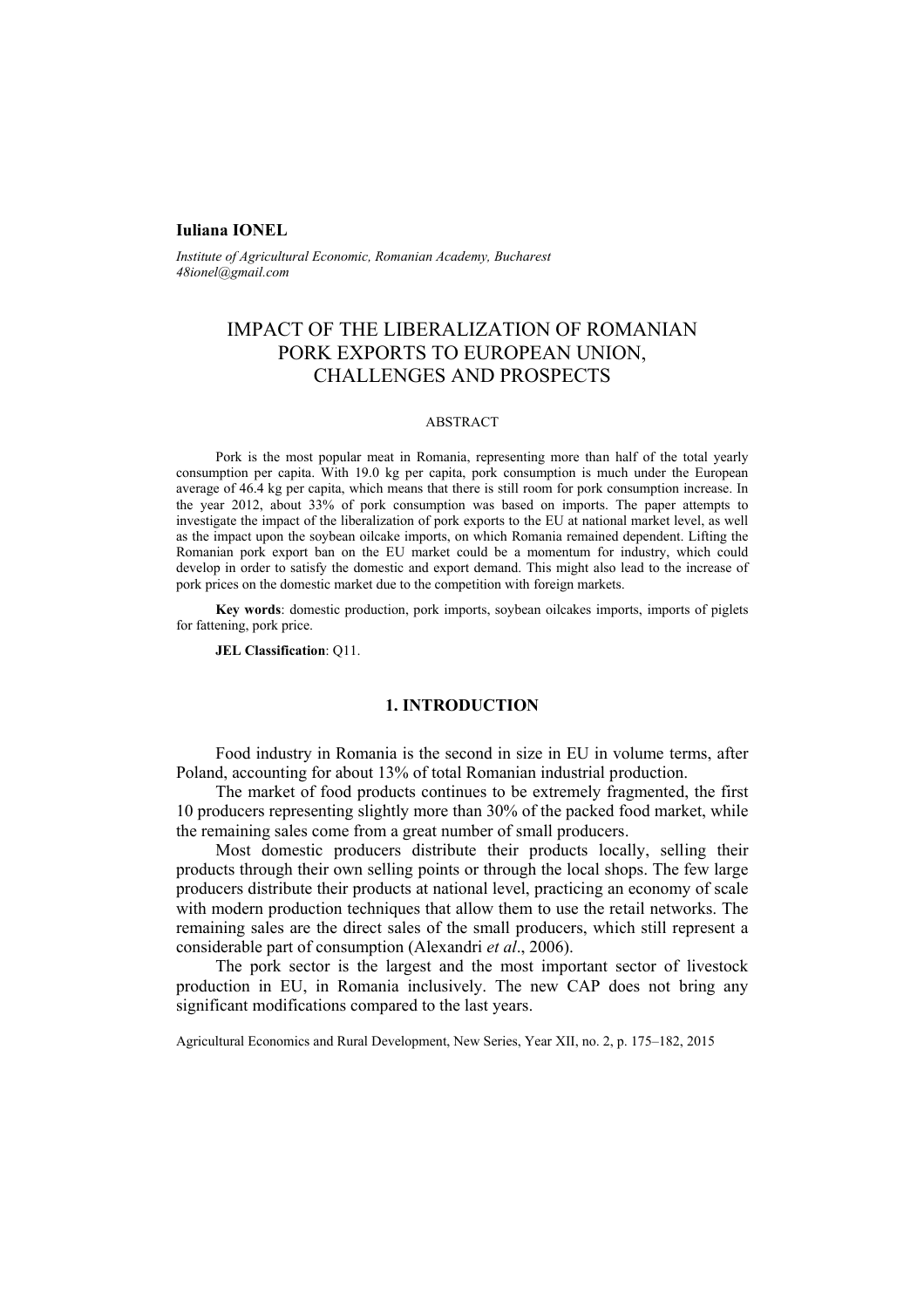Pig herds in Romania significantly decreased in the last two decades, and our country had to import large volumes of pork meat to meet its domestic demand (Moldovan, 2010). We speak here about an undersized sector compared to consumption, under the background of low investments on the reproduction farms.

Romania's pig herds totalled 5.413 thousand pig heads on December 1, 2013. A significant share of pig farming takes place on the family farms, under extensive household system, the fattening period taking 8-9 months; on the other side, there are large-scale producers, often vertically integrated, which are involved in pig raising, fattening, slaughtering and processing activities. On January 1, 2014, there were 218 authorized professional holdings that raised 1.8 million pig heads.

An analysis of pig slaughtering in the period 2007-2013 reveals that the number of slaughtered pigs steadily increased on the specialized units. On the individual household farms, the largest numbers of pigs are slaughtered on the occasion of winter holidays and they mainly go to self-consumption (Nistor, 2010).

In 2013 the production totalled 546 thousand tons, slightly down compared to 2012; even though the number of slaughtered pigs was greater, the average slaughtering weight was 105 kg/head.

|                                                   | 2007  | 2008 | 2009 | <b>2010</b>                   | 2011 | 2012        | 2013  |
|---------------------------------------------------|-------|------|------|-------------------------------|------|-------------|-------|
| Number of slaughtered pigs, total, thousand heads | 6.565 |      |      | $6,174$   5,893   5,387       |      | 4.876 4.779 | 5.419 |
| - out of which on specialized units               | 5.662 |      |      | 5,316 5,175 5,255 3,257 3,481 |      |             | 3.746 |
| Live weight pork production, thousand tons        | 642   | 605  | 585  | 553                           | 595  | 555         | 582   |
| - out of which on specialized units               | 225   | 238  | 295  | 309                           | 310  | 370         | 403   |
| Carcass pork production, thousand tons            | 471   | 455  | 443  | 429                           | 425  | 426         | 449   |
| - out of which on specialized units               | 164   | 179  | 222  | 234                           | 236  | 282         | 308   |
| $\alpha$ at $\alpha$ and $\alpha$                 |       |      |      |                               |      |             |       |

*Table 1*  Pig slaughtering and meat productions in the period 2007-2013

*Source:* National Institute of Statistics.

Pork production is concentrated into two distinct components of the sector: the small private farmers, focusing on self-consumption or local sales and the integrated industrial units.

Since January 2007, having in view the principles of biosecurity, identification and registration of animals, the pigs coming from non-professional holdings can be sold only on the local market

According to the National Sanitary-Veterinary and Food Safety Agency, by December 2013 about 1.1 million non-professional holdings (for self-consumption) were identified, as well as 218 authorized industrial holdings, under permanent sanitary-veterinary control, and the meat coming from these is sold on the national market directly from the slaughtering units or goes to processing.

The pork and pork meat preparations is sold through distribution firms or in the stores of the integrated units that also have processing sectors, or by other distribution niches (hypermarkets).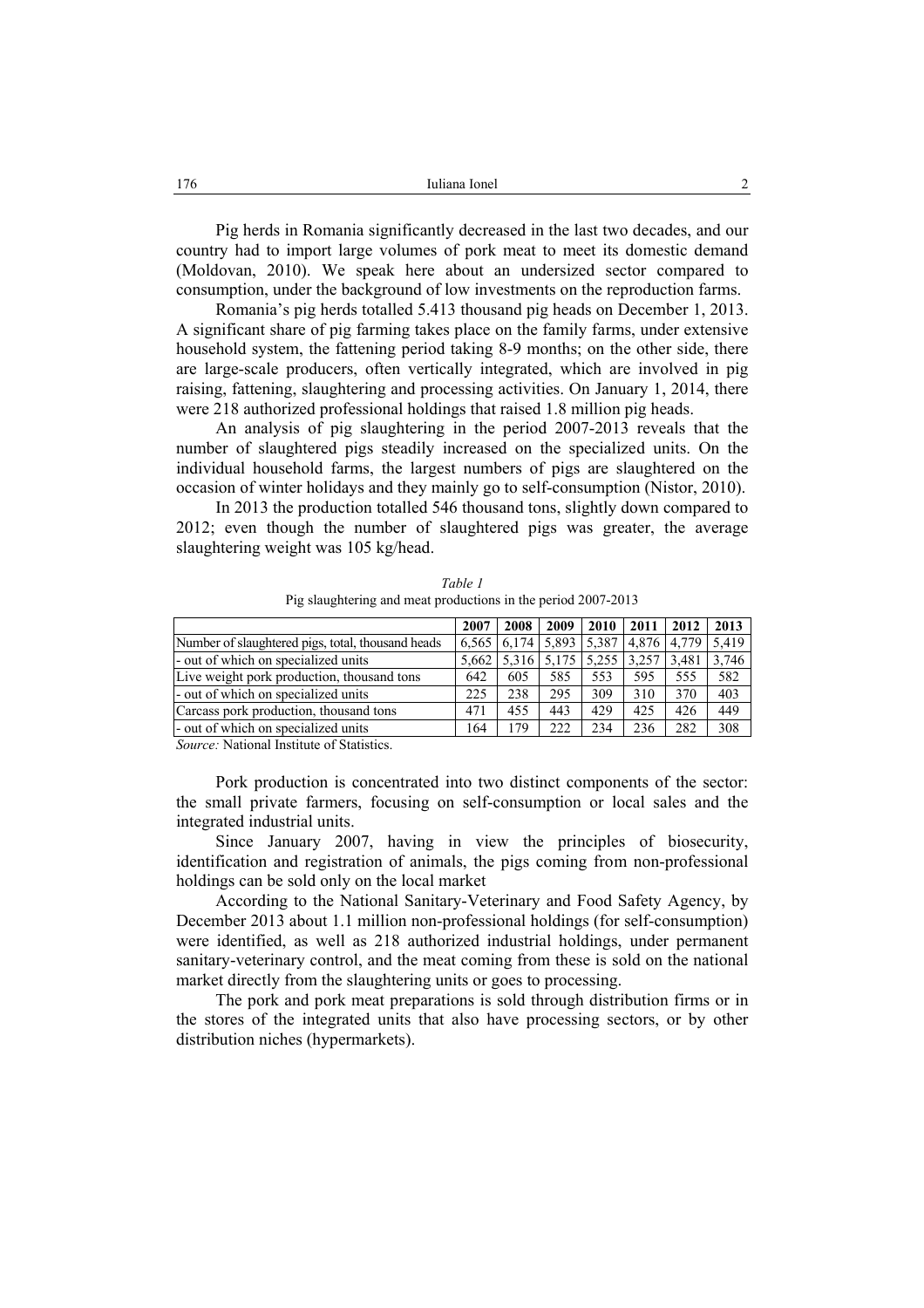On the cold cuts market, the main distribution channel is represented by the food stores, which, according to the Romanian Meat Association, have a market share of 46.9% of the quantity of cold cuts; the super/hypermarkets have a market share of 33.22% and the department stores 19.90%. The pork semi-carcasses are refrigerated in specially-equipped storage rooms and they go to consumption or processing. The meat and meat products are delivered with specialized vehicles. Meat is sold under the form of meat cuts, both in bulk and packed (in vacuum under controlled atmosphere, in bags or casseroles). It is worth mentioning that the sales of pre-packed products increased in recent years, which implies increased hygiene.

As regards the foreign trade, after 1997 Romania became a net pork importer (Oncanu and all 2007).



Figure 1. Trade balance for the fresh and refrigerated pork meat, thousand euro.

Pig farmers were subject to a ban on intra-community exports from 2007 until January 1, 2014, due to the swine fever hotbeds from 2006 and to the vaccination against this disease.

Since 2010, pork imports have decreased, compared to previous years, in the conditions in which an industrial pig raising complex re-opened in the western part of the country, the production of which accounts for 30% of the Romanian pork supply. The high share of imports is the result of the insufficient domestic supply.

According to experts, 1/3 of the Romanian agri-food products can be produced in the country, and among these we can mention pork, soybeans and soybean products (Steriu, Otiman 2013).

In Romania, the great industrial complexes get their piglets for fattening from internal sources, and the surplus is distributed to other farms. Unfortunately, in the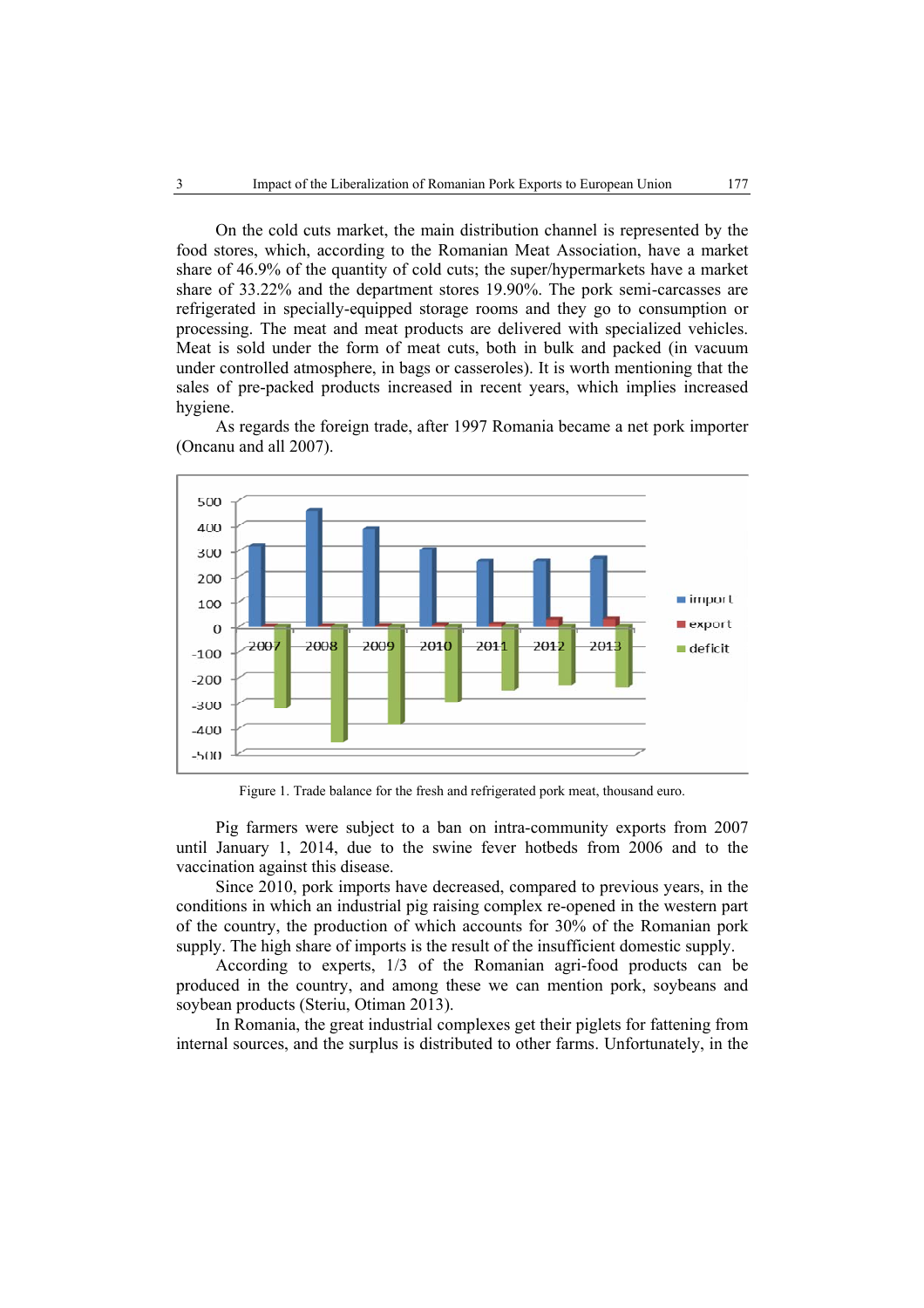last years, even the large-sized farms had financial problems, and they had to adjust their herds or even to close down. As a result, the supply of the domestic piglet market also significantly diminished and the farmers had to import piglets.

According to the data of the Ministry of Agriculture and Rural Development, in the year 2013, 878 thousand piglet heads up to 50 kilograms were imported, worth 61.1 million euro, compared to 724 thousand heads (51.2 million euro), imported in 2012, i.e. an increase by over 20%. The main suppliers were: Hungary (315,001 heads), Netherlands (244,285 heads), Germany (206,550 heads), followed by Slovakia and Denmark.

The data on the quarterly pork prices, in live weight terms, indicate that these increased in the period 2005-2013 and constantly had the highest levels during the winter holidays, when pork demand is the highest. Throughout the year the pork demand is lower, and the meat demand for processing is covered by imports, being under frozen meat form and having lower prices than those practiced on the Romanian market.



Figure 2. Monthly prices for pork, live weight, RON/kg.

In the period 2007-2012 Romania was confronted with a constant deficit of soybean oilcakes for pig and poultry feeding in the industrial raising system. There are no data that indicate that this was a less-favoured sector, but according to the experts in the field, the pig feeding recipes are most often not adapted to the real needs in the industrial pig raising sector.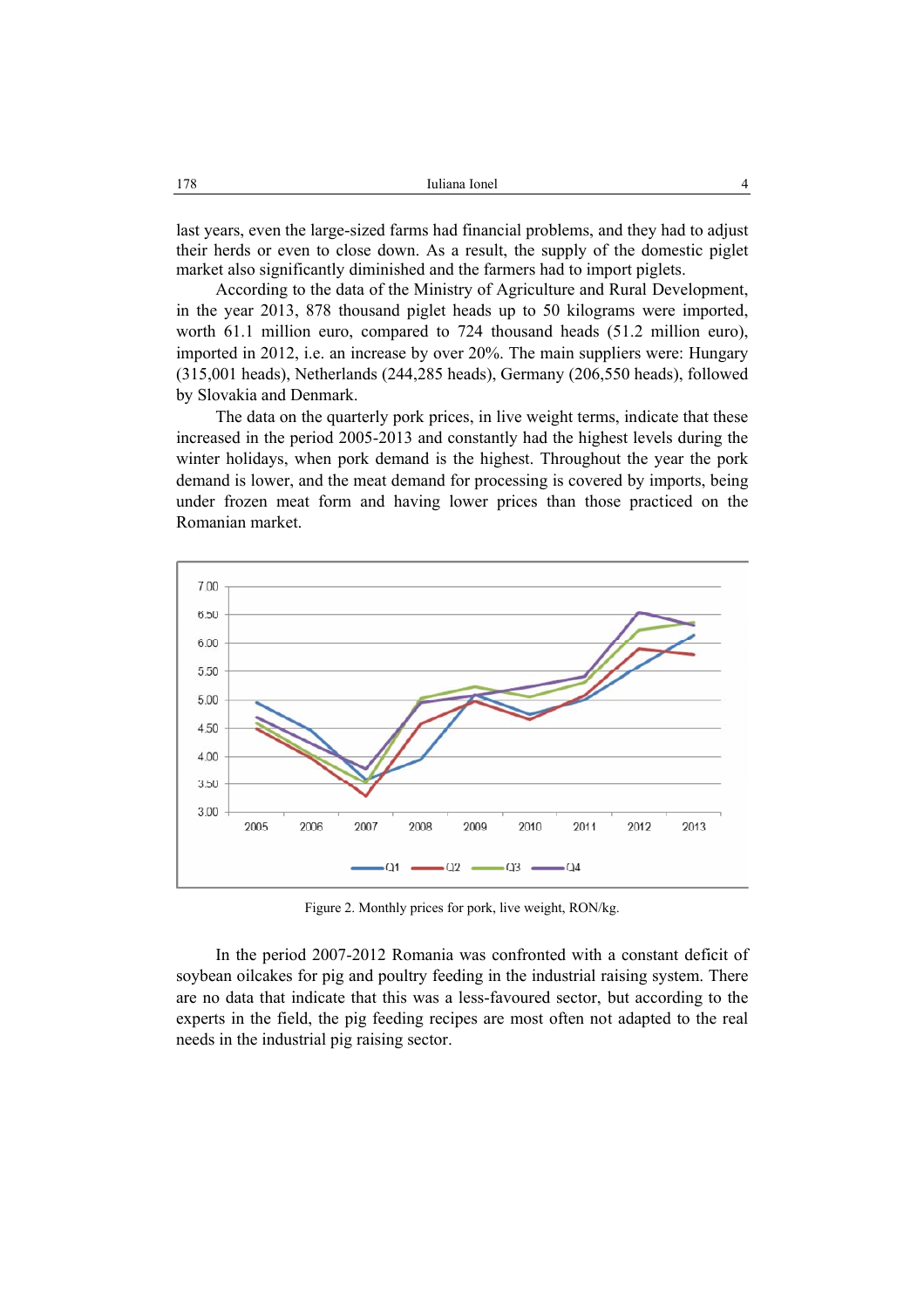|                                                      | 2007   | 2008 | 2009   | 2010 | 2011  | 2012   | 2013  |
|------------------------------------------------------|--------|------|--------|------|-------|--------|-------|
| Imports of soybean oilcakes                          | 217    | 318  | 469    | 435  | 455   | 482    | 464   |
| Imports of soybeans – in oilcake equivalent*         | 55     | 75   | 17     | 14   | 28    | 51     | 94    |
| Exports of soybeans - in oilcake equivalent *        | 19     | 22   | 9      | 30   | 59    | 72     | 31    |
| Exports of soybean oilcakes                          | 66     | 85   | 103    | 72   | 81    | 105    | 117   |
| Soybean production $-$ in oilcake equivalent $*$     | 109    | 72   | 67     | 120  | 114   | 83     | 120   |
| Consumption availability, for all species *          | 296    | 358  | 442    | 467  | 457   | 439    | 529   |
| Pig feeding necessary, under industrial system *     | 285    | 261  | 358    | 327  | 345   | 342    | 381   |
| Poultry feeding necessary, under industrial system * | 165    | 157  | 215    | 196  | 210   | 205    | 229   |
| Oilcake surplus, for feeding other species *         | $-154$ | -59  | $-131$ | -56  | $-98$ | $-108$ | $-80$ |
| Source: Eurostat *own calculations                   |        |      |        |      |       |        |       |

*Table 2*  Soybean oilcake trade and production, thousand tons, 2007-2014

*Source:* Eurostat, \*own calculations.

### **2. MATERIAL AND METHOD**

In order to analyze and evaluate the meat sector current evolution and prospects, we collected data from the National Institute of Statistics, the Ministry of Agriculture and Rural Development, the National Sanitary-Veterinary and Food Safety Agency, Eurostat and FAO data for the period 2007-2013.

The initial purpose was to identify the evolutions of the pork and protein feed market, which were subsequently used to evaluate the impact of pork trade liberalization on: animal herds, meat production, soybean production, soybean oilcake imports, imports of live piglets for fattening, pork exports and evaluation of the trade balance related to the pork sector (live animals, meat and protein oilcakes).

We started from the premise offered by the OECD-FAO estimates for the period 2011-2020 that show that the meat sector will continue to get adjusted to the disequilibria between supply and demand produced in recent years with regard to feeds, with direct consequences upon meat prices. The meat market prospects for the next decade take into consideration the high feed costs in the context of demand maintenance, mainly from the developing countries. The high prices in the first half of the period should lead to the increase of animal herds, which will be followed by trade development in the second half of the decade. Productivity increase on the basis of price cuts and technological efficiency improvement represent the main growth engine, mainly for pork production in the developing countries. Compared to the previous decade, pork consumption increase will be slower, due to the high production costs and to slowing down the population's growth process. The increase of demand is mainly due to the economies from Asia and Latin America, as well as from the oil exporting countries.

On the other hand, Poland and Romania are seen as the countries with the best positions so as to become main pork producers and possible exporting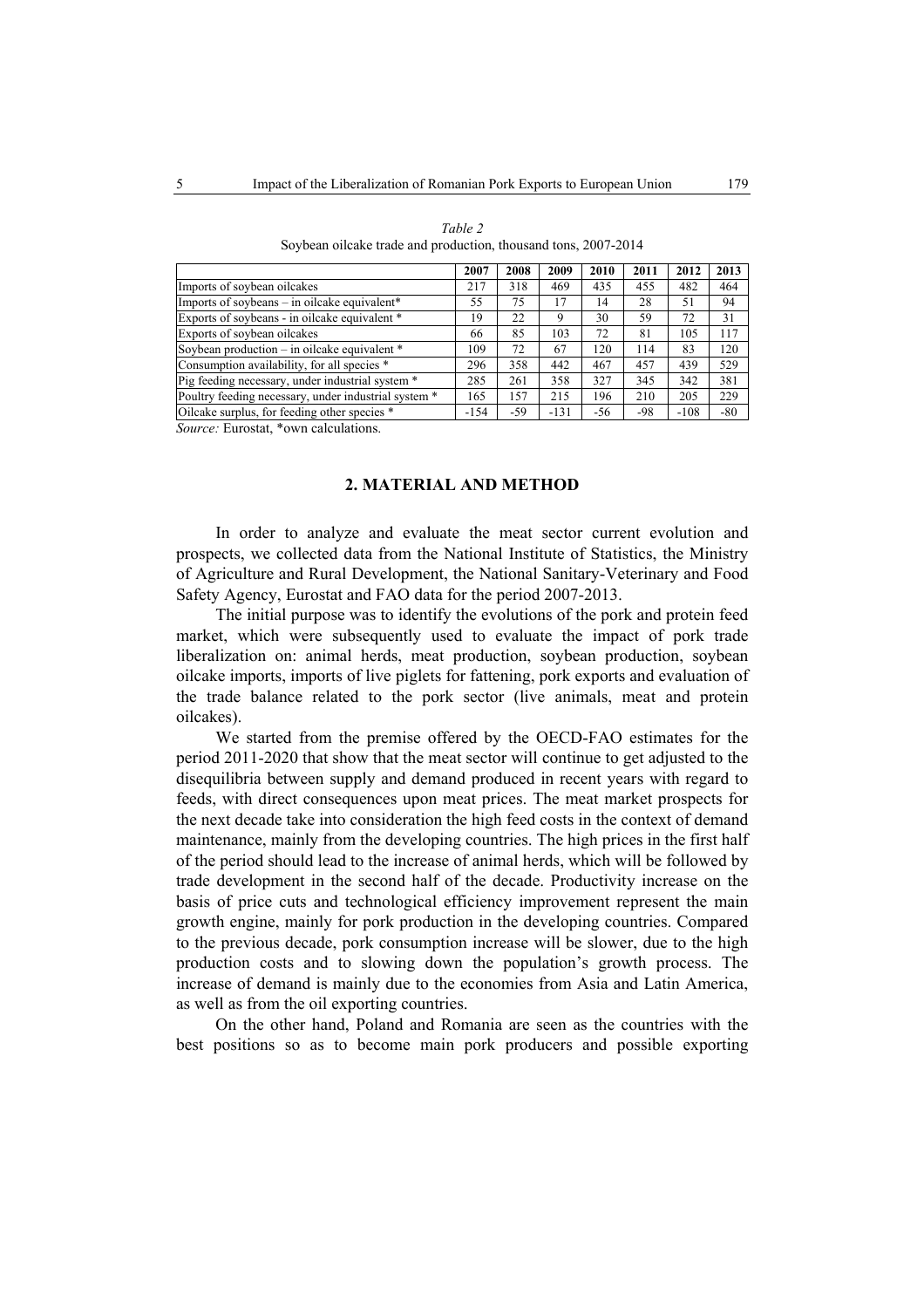countries on the long term. The population of both countries prefers pork, their cereal production is sufficient and they present interest for foreign investments that will accelerate the pork meat sector modernization (Vernooij, 2011).

At the same time, according to the Romanian industry, there is an increased interest for investments in the pork meat sector. The foreign investments made in the western part of Romania proved that the vertically integrated business is successful, and the pork prices can be competitive both on the domestic and foreign markets.

# **3. RESULTS AND DISCUSSIONS**

The data resulting from the calculations for the period 2015-2019, on the basis of the algorithms used, are presented in Tables 2-4.

We started from the hypothesis that pigs will continue to be raised under the household system, but their number will continuously decrease.

The slaughtering of pigs coming from the commercial farms will increase by 10% each year on the average, to reach 6.6 million heads at the end of the period, i.e. an increase by 2.5 million heads. This trend will be followed by the production of live weight and carcass pork meat.

|                                                   | 2014  | 2015                                                                                                       |     | $2016$ 2017 | 2018 | 2019  |
|---------------------------------------------------|-------|------------------------------------------------------------------------------------------------------------|-----|-------------|------|-------|
| Number of slaughtered pigs, total, thousand heads | 5.121 | $\left  \frac{5.333}{5.586} \right  \left  \frac{5.885}{5.885} \right  \left  \frac{6.233}{5.736} \right $ |     |             |      |       |
| - out of which on specialized units               | 4.121 | 4.533   4.986   5.485   6.033                                                                              |     |             |      | 6.636 |
| Pork production, live weight, thousand tons       | 640   | 704                                                                                                        | 775 | 852         | 937  | 1031  |
| -out of which on specialized units                | 444   | 488                                                                                                        | 537 | 591         | 650  | 715   |
| Pork production, carcass weight, thousand tons    | 493   | 542                                                                                                        | 596 | 656         | 722  | 794   |
| -out of which on specialized units                | 375   | 428                                                                                                        | 501 | 584         | 657  | 754   |
|                                                   |       |                                                                                                            |     |             |      |       |

*Table 3* Pig slaughtering and pigmeat production estimates in the period 2014-2019

*Source:* own calculations*.* 

In order to feed the increasing pig herds on the commercial farms we followed two variants: the areas cultivated with soybeans will increase together with the increase of imported soybean oilcakes.

Due to the coupled support for soybean production, announced by the Ministry of Agriculture and Rural Development, the farmers' income, at national level, will increase by 42-56 million euro in the period 2015-2019, which will also lead to investments in crop production.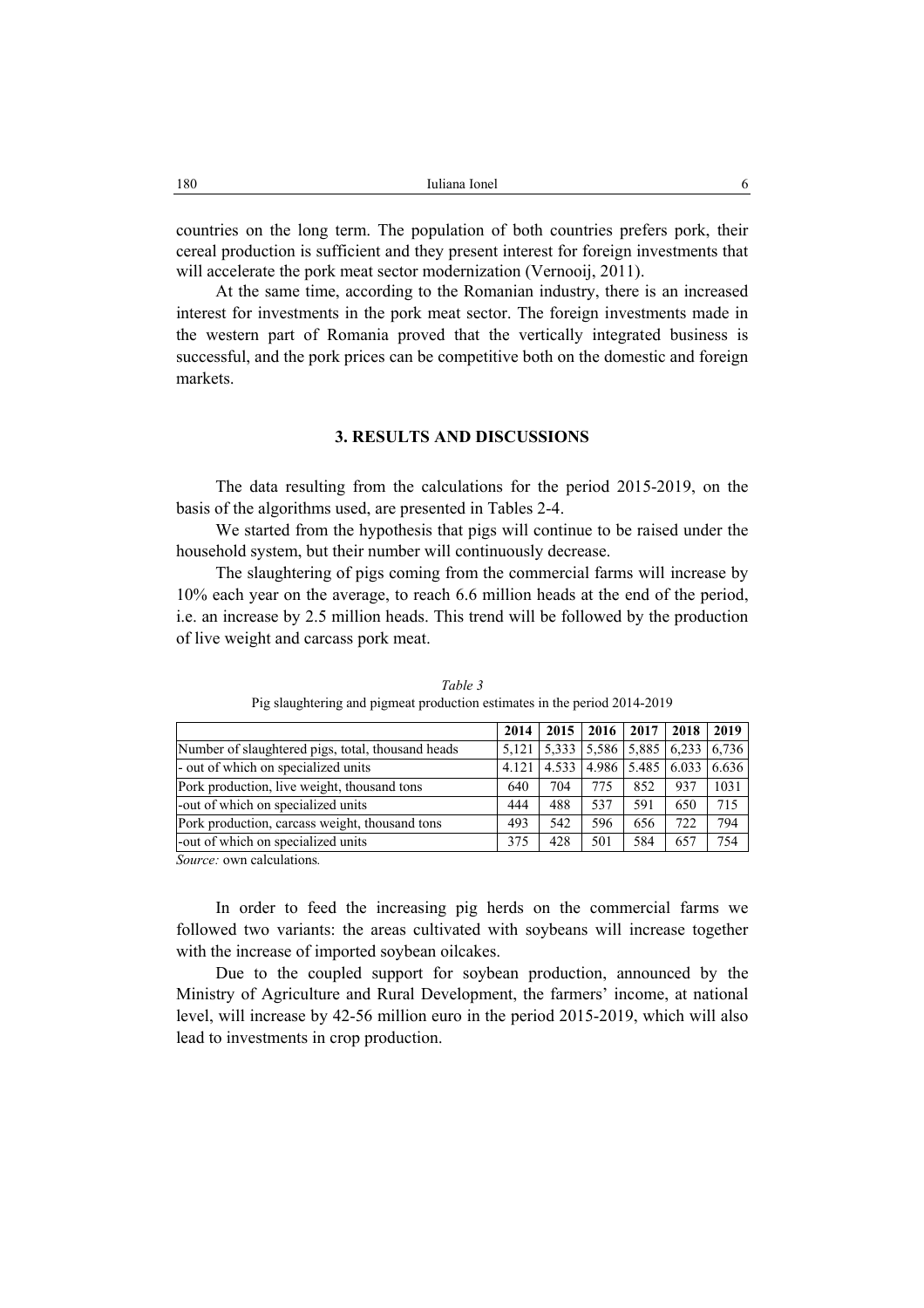|                                                            | 2014 | 2015   | 2016                   | 2017    | 2018    | 2019    |
|------------------------------------------------------------|------|--------|------------------------|---------|---------|---------|
| Area under soybean (thousand ha)                           | 85   | 90     | 95                     | 100     | 104     | 108     |
| Soybean production (thousand tons)                         | 170  | 190    | 210                    | 230     | 250     | 270     |
| Coupled support for soybean crop (euro/ha)*                | n.a. | 465    | 488                    | 500     | 511     | 521     |
| Additional income for farmers from the coupled support     |      |        |                        |         |         |         |
| for soybean crop (thousand euro)                           | n.a. | 42.071 | 46.582                 | 50.000  | 53.229  | 56,268  |
| Soybean oilcake, consumption needs for pigs, thousand tons | 372  | 409    | 450                    | 495     | 544     | 599     |
| - out of which from imports – thousand tons                | 216  | 237    | 262                    | 291     | 324     | 363     |
| -t housand euro                                            |      |        | 96.120 105.465 116.590 | 129.495 | 144.180 | 161.535 |

*Table 4*  Estimates of the necessary soybean oilcakes for pig feeding, in the period 2014-2019

*Source:* own calculations,\*coupled payments proposal, Ministry of Agriculture and Rural Development.

As a result of pig raising and pork processing sector revigoration, the trade balance will be positive by the year 2019, reaching 186 million euro, so that we can say that the pork exports will exceed the imports of live animals, meat for processing and soybean oilcakes.

*Table 5*  Estimates of the trade balance in the pork sector, thousand euro, in the period 2014-2019

|                                                  | 2014       | 2015       | 2016      | 2017     | 2018    | 2019    |
|--------------------------------------------------|------------|------------|-----------|----------|---------|---------|
| Imports of live animals                          | 63.000     | 63.000     | 63,000    | 63,000   | 63.000  | 63.000  |
| Pork imports                                     | 250.460    | 250.460    | 241.515   | 232,570  | 223.625 | 178.900 |
| Imports of soybean oilcakes, used in pig feeding | 96.120     | 105.465    | 116.590   | 129.495  | 144.180 | 161.535 |
| Pork exports                                     | 134.400    | 252,000    | 336,000   | 420,000  | 504.000 | 588,000 |
| Pork sector trade balance                        | $-275.180$ | $-166.925$ | $-85.105$ | $-5.065$ | 73.195  | 184,565 |
| Course our coloristique                          |            |            |           |          |         |         |

*Source*: own calculations.

### **4. CONCLUSIONS**

It indubitably results that by the primary production sector restructuring, with the use of high quality superior biological material, an adequate feeding of pigs, correlated with massive investments in technologies complying with the biosecurity and environmental requirements, the Romanian pork sector can bring significant incomes on the short term, in spite of the fact the imports of live pigs, pork and soybean oilcakes will continue. By the year 2018, the pork exports will determine a surplus trade balance generated by the sector.

At the same time, the farmers who will opt for soybean cultivation will receive coupled support, which will facilitate subsequent investments in technology.

A possible threat of lifting the embargo on pork exports could determine an increase in prices on the domestic market due to the limitation of domestic supply.